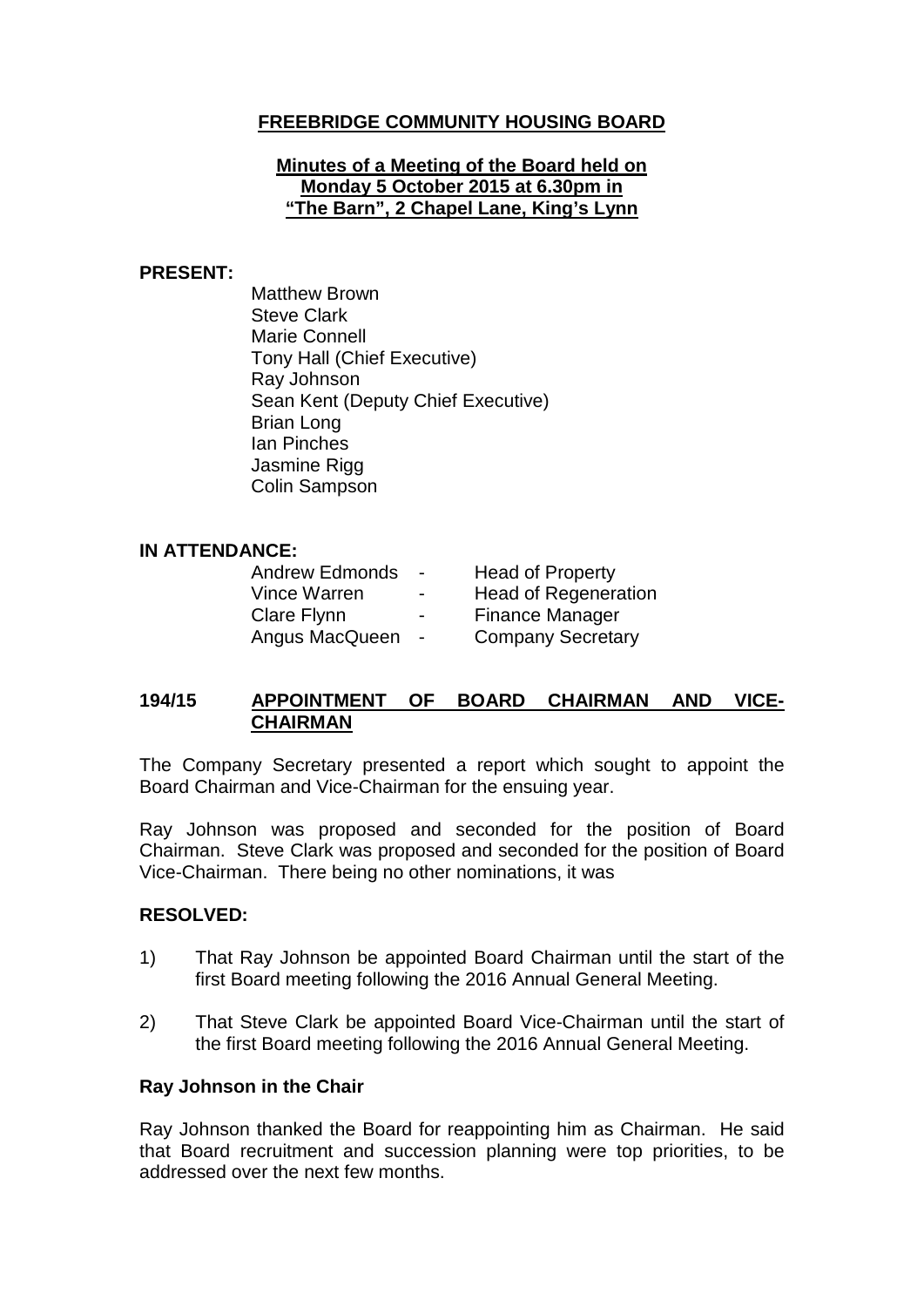# **195/15 APOLOGIES**

There were no apologies for absence.

### **196/15 MINUTES**

The minutes of the meeting held on 7 September 2015 were confirmed as a correct record and signed by the Chairman.

## **197/15 MATTERS ARISING**

There were no matters arising.

# **198/15 DECLARATIONS OF INTEREST**

Ray Johnson and Steve Clark declared interests in the item at minute number 194/15 – Appointment of Board Chairman and Vice-Chairman – as they were the candidates for the positions. They withdrew from the room for the duration of the item. Ian Pinches declared interests in the appointment of the Chairman of the Audit Committee, as he was the candidate, and the appointment of the Freebridge representative on the Queen Elizabeth Hospital Governors' Council, as he was a Board Member of the Queen Elizabeth Hospital. He withdrew from the room when these appointments were made, under minute number 204/15 – Governance Issues.

### **199/15 CHAIRMAN'S UPDATE**

The Chairman said that he had held his usual weekly meetings with the Chief Executive. He had also attended, along with most of the Board, a conference for e<sup>2</sup> Board Members, held in Bury St Edmund's on 1 October 2015; this had been an excellent event.

### **200/15 CHIEF EXECUTIVE'S UPDATE**

A written update from the Chief Executive had been previously circulated and was noted by the Board.

The written update covered the following issues:

- Elizabeth Avenue Fire Damaged Properties
- North End Yard
- Community Grant Fund
- Plaxtole House
- Charity Golf Day
- Appointment of Finance Director
- Roll Out of Universal Credit
- Planning Committee Visit
- Providence Street Community Centre
- Right To Buy Proposed Voluntary Agreement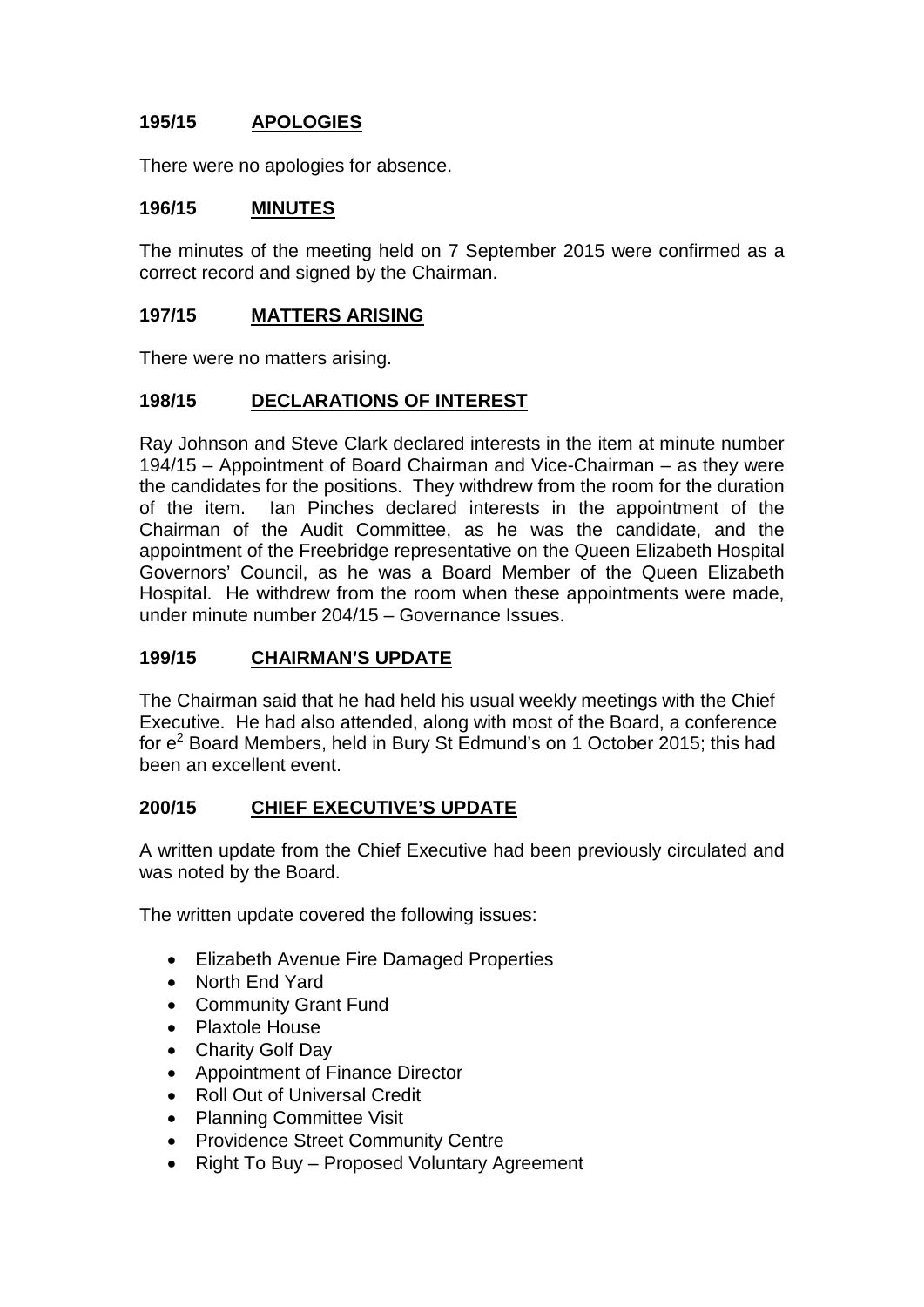With reference to the Elizabeth Avenue fire, the Chief Executive said that 46 properties had been identified as having been purchased under the Right To Buy which had ventilation units in the loft. An information leaflet had been sent to each of these properties.

With regard to Plaxtole House, the Chief Executive reported that The Benjamin Foundation had indicated that it would vacate the property by 26 October 2015.

The Chief Executive stated that he had received positive feedback following the tour of Keeble Court and Hillington Square which he had provided to the Planning Committee. Additionally, he was pleased to report that the Planning Committee had that day approved Freebridge's revised application for the Rampant Horse Public House site, in Gayton.

The Board was pleased to note the wide range of activities being carried out at the Providence Street Community Centre and the income that was being generated.

The Chief Executive said that he understood that a significant majority of housing associations had indicated their support for the voluntary agreement around Right To Buy negotiated with the Government by the National Housing Federation.

[Confidential wording]

### **201/15 REVISED BUSINESS PLAN**

The Chief Executive presented a report which set out the revised Business Plan 2015-2017. He said that preparing the revised Business Plan alongside the revised Financial Plan had worked well; this was a model which would be followed in the future.

The Chief Executive stated that the revised Business Plan and Financial Plan had been produced in response to the rent reduction announcement in the Chancellor's Budget on 8 July 2015 and the subsequent regulatory requirement to submit a revised Financial Forecast Return by 30 October 2015. The Board had given direction in the preparation of the revised Plans, firstly at the "iron grip" stress testing exercise held on 17 July 2015 and secondly at the "Thinking Session" held on 7 September 2015, and the draft documents therefore reflected the Board's direction. The proposals had been drawn up by the Management Team, in consultation with the Leader Managers, and had been consulted on with the Tenant Panel.

The Chief Executive highlighted that the report firstly set out progress achieved against the original 2015-2016 Business Plan. Secondly, it set out the revised Business Plan; this had been designed as an 18-month Plan, rather than the usual 12-month Plan, as half of the current year had elapsed. Management Team was recommending which of the uncompleted items from 2015-2016 to include in the revised Plan. All four of the Business Plan Objectives, Increasing Satisfaction, Community Focused, Appreciating Assets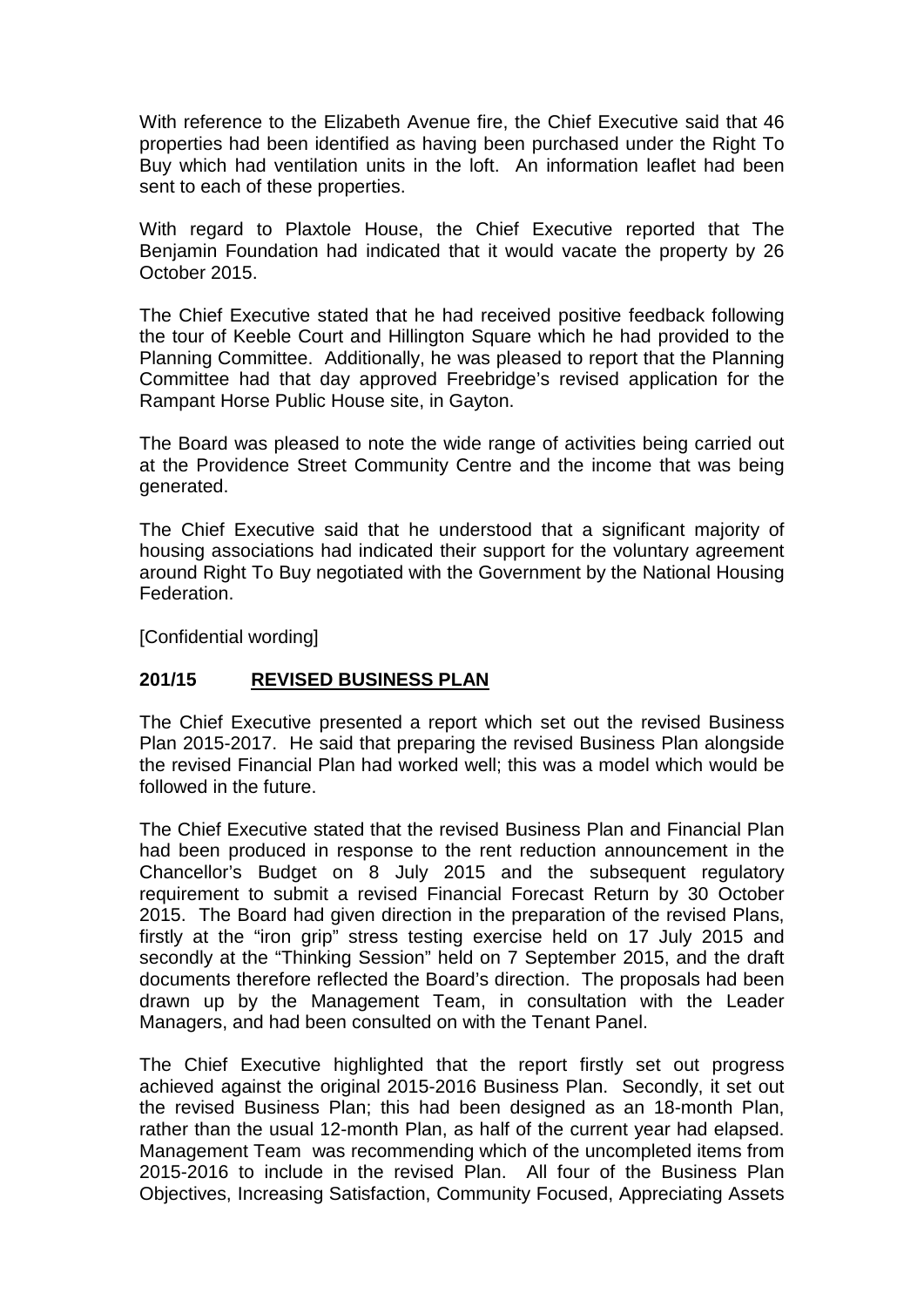and Increasing Capacity, remained important, although the emphasis now fell more strongly on the latter two.

The Board was pleased to note that it was proposed to leave Freebridge's Vision, Mission and Values unchanged, other than a minor amendment to the Vision. The report suggested adding the word "Supporting" to the Vision, so that it would read "Supporting a Better West Norfolk"; this would help communicate that Freebridge's role was to support other agencies, but not necessarily to fill gaps in service delivery.

The Board acknowledged that the revisions to the Business Plan and Financial Plan which were being presented to this meeting were as comprehensive as possible at this stage. However, there would be further work to be done once more details were known of emerging Government policy, for instance the extension to the Right To Buy and the introduction of the "Pay To Stay" scheme. Freebridge's asset management strategy was being developed, and this would also have an impact on the revised Plans. The Board asked that these issues were considered as part of the refreshment of the Financial Plan in February 2016 (see resolution 4 below). The Board also noted that, once there was further clarity on these issues, it would be appropriate to consider further income generation measures.

The Board thanked the Chief Executive for an excellent report.

# **RESOLVED:**

- 1) That the progress against the original 2015-2016 Business Plan be noted.
- 2) That the revised Business Plan 2015-2017 be approved.
- 3) That the Freebridge Vision be amended to now read "Supporting a Better West Norfolk".
- 4) That, when the Financial Plan is refreshed in February 2016, particular attention be paid to emerging Government policy and the way that Freebridge manages its assets.

### **202/15 FINANCIAL PLAN UPDATE 2015**

Confidential item

### **203/15 HILLINGTON SQUARE OPTIONS APPRAISAL**

Confidential item

### **204/15 GOVERNANCE ISSUES**

The Board considered a report which sought to: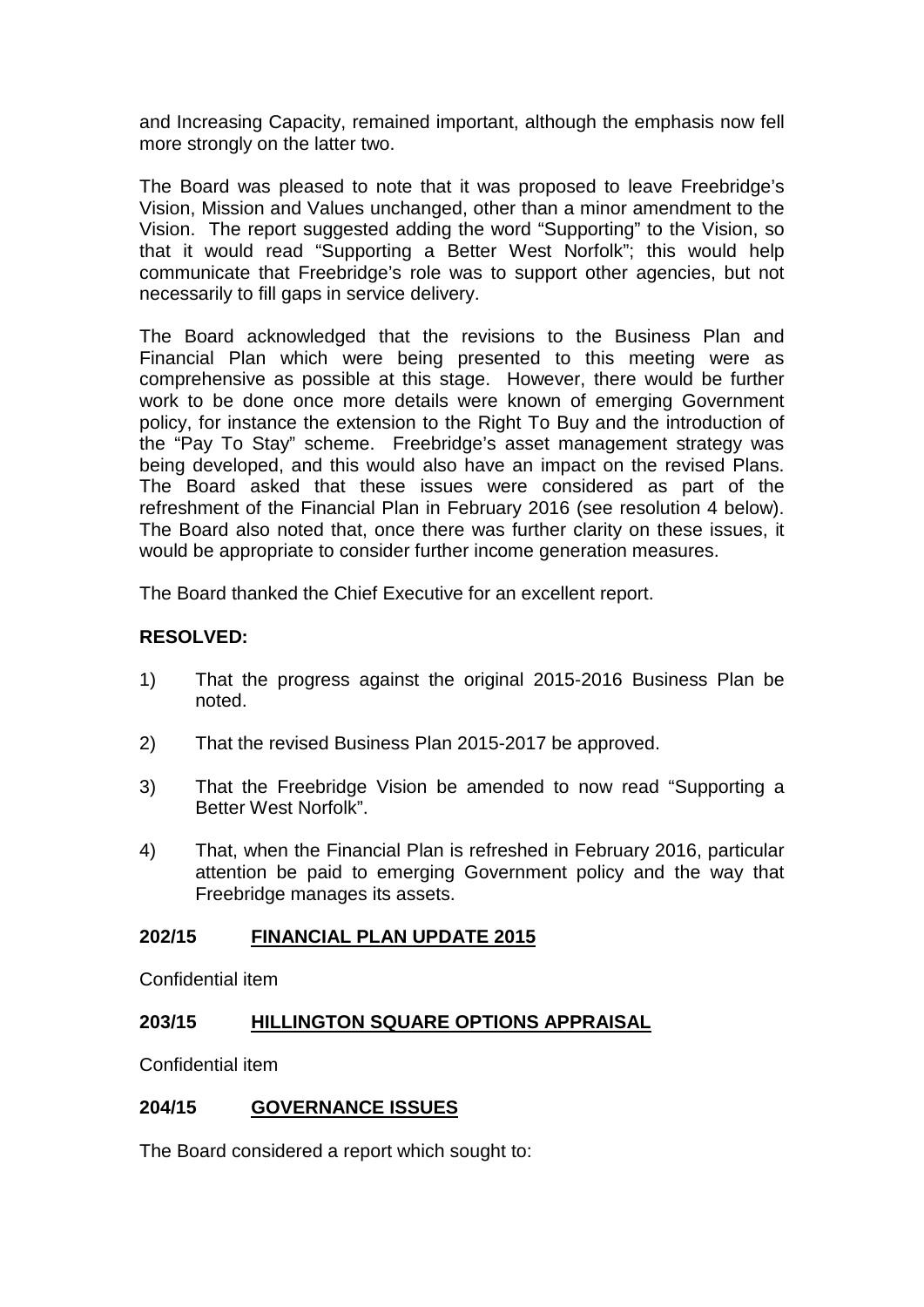- undertake the annual process of making Board appointments for the ensuing year;
- put in place the 2016 timetable for Board, Audit Committee and AGM meetings; and
- agree the timing of a recruitment process for Tenant Board Members.

With reference to the annual Board appointments, the Chairman had previously circulated a sheet of recommendations, and these were agreed.

## **RESOLVED:**

1) That the annual Board appointments be made as follows:

**Audit Committee:** Ian Pinches (Chairman), Marie Connell, (Vice-Chairman), Steve Clark, Jasmine Rigg, Karen Sly (co-opted member)

**Chief Executive's Appraisal Panel:** Matthew Brown (Chairman), Colin Sampson, Ray Johnson (as Board Chairman)

**Complaints Panel Pool:** Ray Johnson (as Board Chairman), Steve Clark (as Board Vice-Chairman), Brian Long, Jasmine Rigg

**e<sup>2</sup> Joint Members Group:** Steve Clark, Ray Johnson, Tony Hall (as Chief Executive)

**Queen Elizabeth Hospital Governors' Council:** Ray Johnson

- 2) That the 2016 meetings timetable be approved as presented.
- 3) That the recruitment to the two vacancies for Tenant Board Members be undertaken as part of the 2016 recruitment process, taking into account the Board skills audit which is being carried out in November 2015.

### **205/15 REVIEW OF THE FINANCIAL INCLUSION POLICY**

The Deputy Chief Executive presented a report which reviewed the Financial Inclusion Policy.

**RESOLVED:** That the revised Financial Inclusion Policy be approved, as presented.

### **206/15 REQUEST TO WRITE OFF DEBTS OVER £2,000**

Confidential item

### **207/15 REVISED STOCK CONDITION SURVEY**

Confidential item